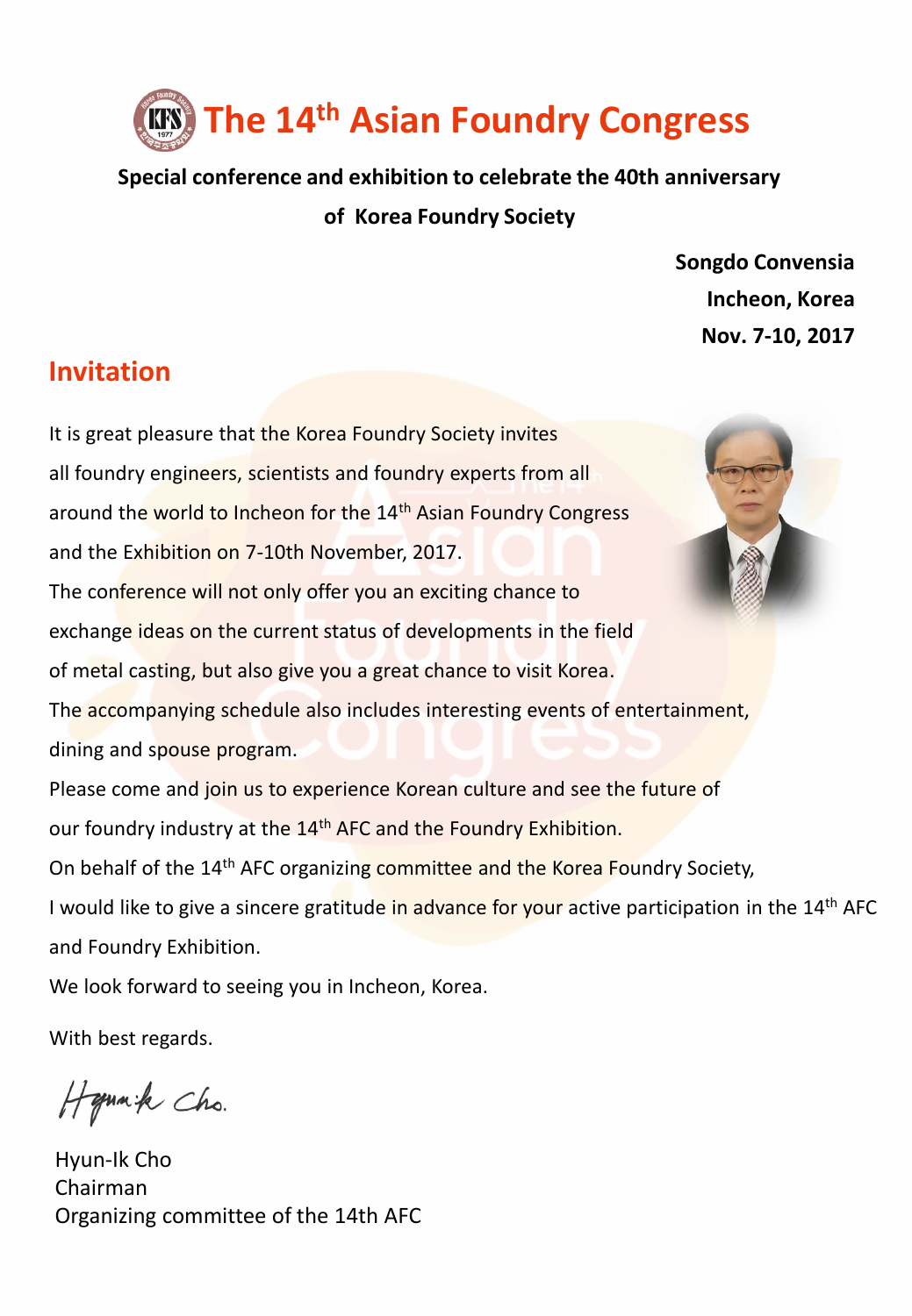# **Organizing Committee Organization**



**Prof. Hyun-Ik Cho** *Samchully Metal Co., ltd*

# **Chairman Vice-Chairman**



**Dr. Hyouk-Chon Kwon** *Korea Institute of Industrial Technology*

# **Domestic Executive Committee**

Prof. Dong-Gyu Kim (Dong-A University) President Jin-Soo Han (Hantek F&C) Dr. Seung-Mok Yoo (Korea Institute of Industrial Technology) President Keun Jang (Inductotherm Korea ltd.) Dr. Sang-Mok Lee (Korea Institute of Industrial Technology) Dr. In-Sung Cho (Korea Institute of Industrial Technology)

# **International Advisory Committee**

Prof. To Duy Phuong (Hanoi University of Science and Technology) Prof. Bambang Suharno (Universitas Indonesia) Prof. Yung-Ning Pan (National Taiwan University) Dr. Paisan Somprakit (Thai Foundry Association) Prof. Shinji Kumai (Tokyo Institute of Technology Japan) Mr. Takeshi Torigoe (KUBOTA Co.,) Prof. Shuei-Wan Juang (National Taiwan Ocean University) Prof. Xiong Shou-Mei (Tsinghua University) Prof. Lou Yangchun (Shenyang Research Institute of Foundry) Mr. Wen Ping (China Foundry Association)

# **Program**

| Date                  | <b>Morning</b>                                                                             |         |                    |                    | Afternoon                |              | <b>Evening</b>            |                          |
|-----------------------|--------------------------------------------------------------------------------------------|---------|--------------------|--------------------|--------------------------|--------------|---------------------------|--------------------------|
| Nov. 7th<br>Tuesday   |                                                                                            |         |                    |                    |                          | Registration |                           | <b>Welcome Reception</b> |
| Nov. 8th<br>Wednesday | Ceremony                                                                                   | Opening | Keynote<br>Session |                    | <b>Technical Session</b> |              |                           |                          |
|                       |                                                                                            |         |                    | Foundry Exhibition |                          |              | Foundry Person's<br>Night |                          |
|                       |                                                                                            |         |                    |                    |                          | Daily Tour   |                           |                          |
| Nov. 9th<br>Thursday  | <b>Technical Session</b>                                                                   |         |                    |                    |                          |              |                           | Official<br>Banquet      |
|                       | Foundry Exhibition                                                                         |         |                    |                    |                          |              |                           |                          |
|                       | Daily Tour                                                                                 |         |                    |                    |                          |              |                           |                          |
|                       | The 2 <sup>nd</sup> WFO International Forum on Moulding Materials and Casting Technologies |         |                    |                    |                          |              |                           |                          |
|                       | <b>KFS Autumn Annual Conference</b>                                                        |         |                    |                    |                          |              |                           |                          |
|                       | The 4 <sup>th</sup> Asia Foundry Forum Meeting                                             |         |                    |                    |                          |              |                           |                          |
| Nov. 10th<br>Friday   | <b>Work's Visit</b>                                                                        |         |                    |                    |                          |              |                           |                          |
| Nov. 11th<br>Saturday | <b>Post Tour</b>                                                                           |         |                    |                    |                          |              |                           |                          |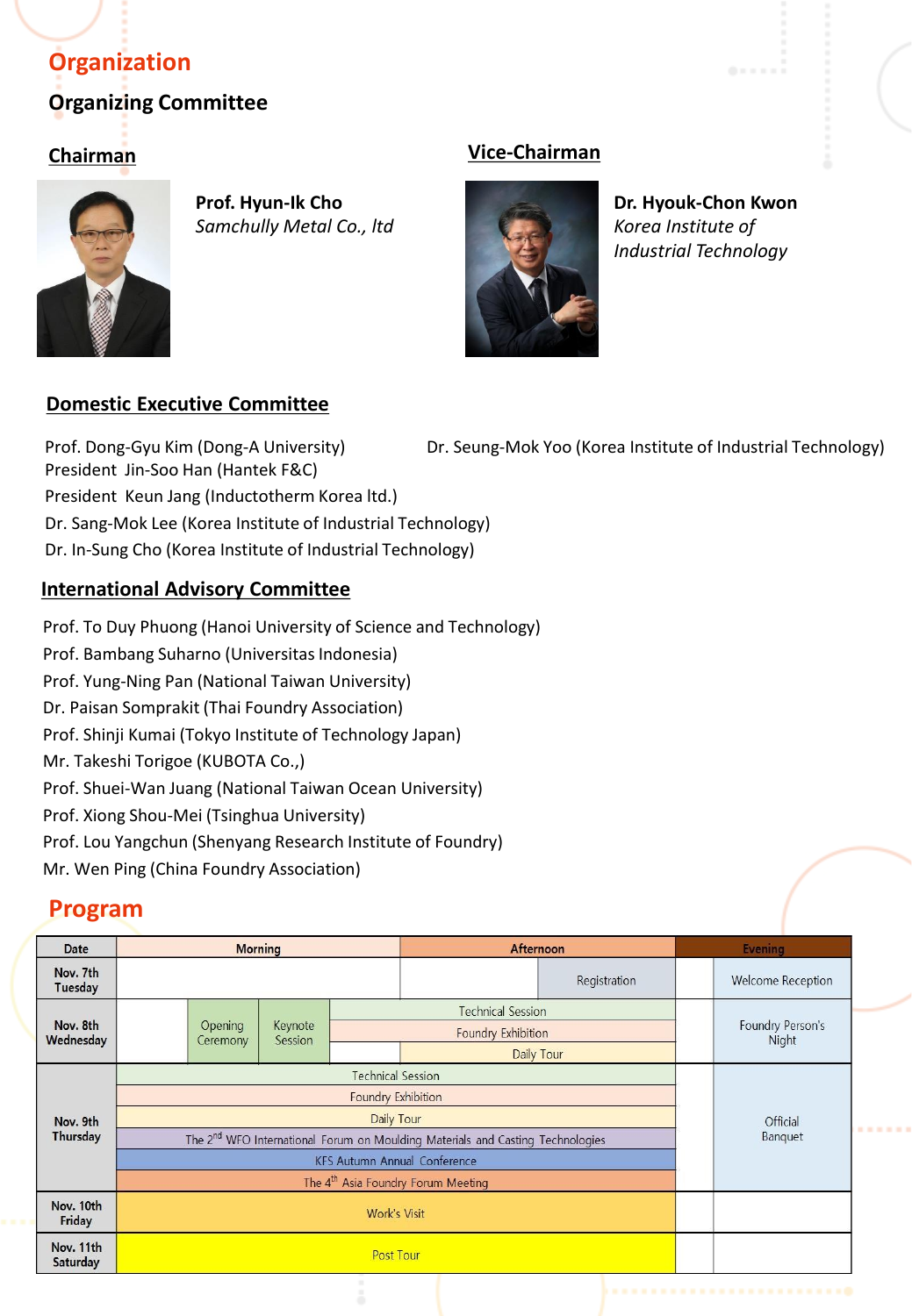# **Call for Papers**

# **Topics and Scopes**

- ∙ Iron and steel casting
- ∙ Non-ferrous metal casting
- ∙ Die casting and semi-solid processing
- ∙ Advanced cast material and technology
- ∙ Molding materials and technologies including 3D Printing
- ∙ Computer simulation and modeling
- ∙ Foundry equipment, process control and manufacturing
- ∙ Heat, surface and finishing treatments
- ∙ Energy, environment and safety issues
- ∙ ICT convergence with foundry technology
- ∙ Other related topics

# **Important Dates**

- ∙ Abstract Submission Due : February 28, 2017
- ∙ Short paper Submission Due : May 31, 2017
- ∙ Final Program Announcement : July 31, 2017
- ∙ Pre-Registration Due : August 31, 2017

### **Submission of Abstract**

Primary authors should submit abstract by February 28, 2017 electronically via website. [www.afc14.or.kr](http://www.afc14.or.kr/)

# **Registration**

### **Registration Fee**

| <b>Registration</b>         | <b>Participant</b> | <b>Author</b> | <b>Student</b> | <b>Spouse</b> |  |  |
|-----------------------------|--------------------|---------------|----------------|---------------|--|--|
| Pre-Registration            | \$450              | \$350         | \$200          | \$150         |  |  |
| <b>On-Site Registration</b> | \$550              | \$400         | \$250          | \$200         |  |  |
| Work's Visit                | \$100              |               |                |               |  |  |

### **Note**

The registration fee includes

- Participant, Author and student: Admission to conference and exhibition, Proceeding, Conference kit, Welcome Reception, Lunch, Foundry Person's Night, Official Banquet
- Spouse: Welcome Reception, Lunch, Foundry Person's Night, Official Banquet
- Registration can be made via website : [www.afc14.or.kr](http://www.afc14.or.kr/)
- Cash, credit card and direct debit are accepted for all participants

# **Cancellation Policy**

| 100% Refund | By Aug. 31, 2017   |
|-------------|--------------------|
| 50% Refund  | By Sep. 30, 2017   |
| No Refund   | After Oct. 1, 2017 |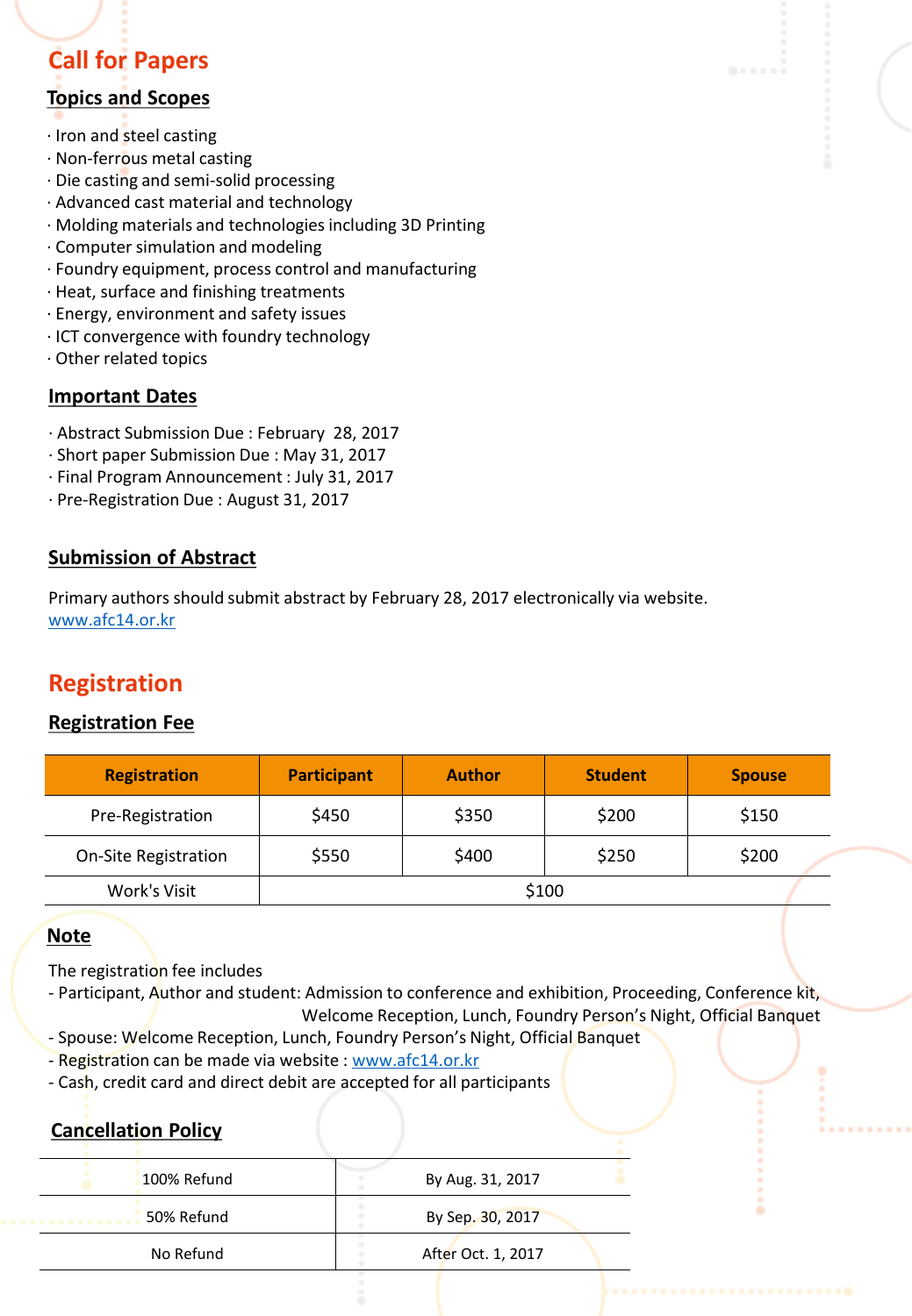**Venue**

# **Songdo Convensia located in Incheon, Hub of Northeast Asia**



Incheon Free Economic Zone, where Songdo Convensia has located in, is geographically strategic location. There are 51 cities within 3.5 hours flight distance with more than 1 million population. In addition, Incheon International Airport which operates about 300 flights a day, and Incheon Harbor, the distribution center of Northeast Asia, are located in this zone. This zone provides an excellent accessibility through the sky and the ocean.

#### **Excellent Accessibility**

- 15 minutes with a car from Airport to Center
- 60 minutes from Seoul to Center
- 51 major cities within 3.5 hours flight distance

#### **Combination of High-tech Engineering & Aesthetic Architecture**

- International eco-friendly Convention Center with LEED Certification
- Cutting-edge Ubiquitous Convention Center
- Architecture with aesthetic design

#### **Supreme International City Infrastructure**

- Free Economic Zone & International Business District with 20 billion dollars
- City development of Songdo, Yeongjong, and Chungra

#### **Convention Multiple Complex**

- 6 five-star hotels within 15 minutes
- Foreign school and foreign hospitality
- Convenient facilities (Department store, Shopping mall, Office facility, and so on.)

| <b>Address</b> | 123 Central Street, Songdo-dong, Yeonsu-gu, Incheon, KOREA |     |                 |
|----------------|------------------------------------------------------------|-----|-----------------|
| <b>Tel</b>     | +82-32-210-1037                                            | Fax | +82-32-210-1005 |

#### **How to get here**

Incheon International Airport

- 1) Taxi (Travel Time :  $20 \approx 30$  min.)
- Fare : 30,000 ~ 40,000 Korean Won
- About : Take taxi at Gate 7C for an arrival to Songdo convensia
- 2) KAL Limousine (Travel Time :  $30 \approx 40$  min.)
- Fare : 7,000 Korean Won
- Bus stop : Start Point Airport 4B, 11A / Arrival Point Sheraton Hotel
- 3) #303 Bus (Travel Time : 30 ~ 40 min.)
- Fare : 2,800 korean Won
- Bus Stop : Start Point Airport 2A, 2B, 9A, 9B / Arrival Point Songdo Convesia

# **Contact Us**

Organizing Committee of the 14th AFC #11, Yeongdeungpo-ro 27 gil, Yeongdeungpo-gu, Seoul, 07266, Korea E-mail: [afc14@afc14.or.kr](mailto:afc14@afc14.or.kr) Tel.: +82-2-2069-2877 Fax.: +82-2-2069-2879 Website: [www.afc14.or.kr](http://www.afc14.or.kr/) / [www.afc14.org](www.afc14.or.kr)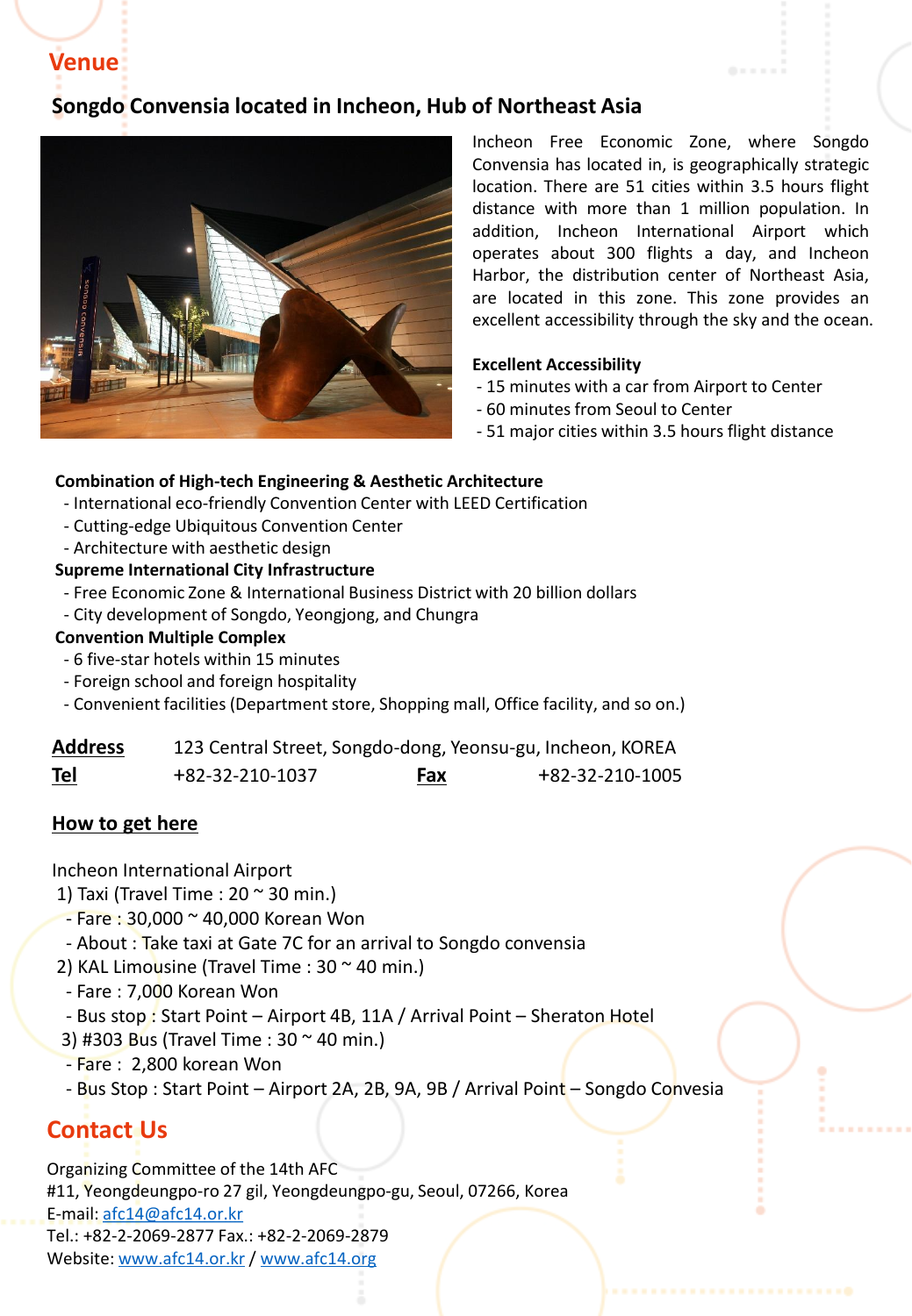# **Imagine you KOREA**

# **Cultural Lore and Artistic Flair, Korea**



The Korean peninsula stretches southward from the center of the Northeastern coast of Asia, encompassing a land area of approximately 220,000km2 with some 3,400 islands dotting its coastline. Korea is currently the only nation in the world that is still divided into two different political entities. South Korea has a population of 50 million, of which about 10 million live in the capital, Seoul. Over their 5,000-year history, Koreans have achieved an indigenous culture, and their unique

cultural properties can be found throughout the peninsula. Koreans have put a high value on learning and have earned a reputation for diligence and dedication.

### **Hansik, Foundation in Fermentation**

Korean food is referred to in Korean as Hansik. While many other Asian ethnic foods such as Chinese or Japanese food have become popular throughout the world, Korean food has yet to reach its peak. The Korean government is crusading for the globalization of Hansik in cooperation with companies, civic groups and the mass media. As the people of the world gain a better understanding of



Korean food, its flavors, and its roots, Korean food will undoubtedly become a global commodity like the food of Korea's neighbors.

# **Hanok, the Breathing House**

Hanok is the traditional architecture style of Korea. The word Hanok embraces all types of traditional architecture including thatchedroof, shingle-roofed and tile-roofed houses. However, these days, the term Hanok is generally understood to mean only the tileroofed house. While the thatched-roof houses made of straw or shingle-roofed



houses have nearly disappeared, the tiled roof Hanok can still be found throughout the country. There are many tiled roof houses which are being maintained as cultural heritages but many are also still private residences.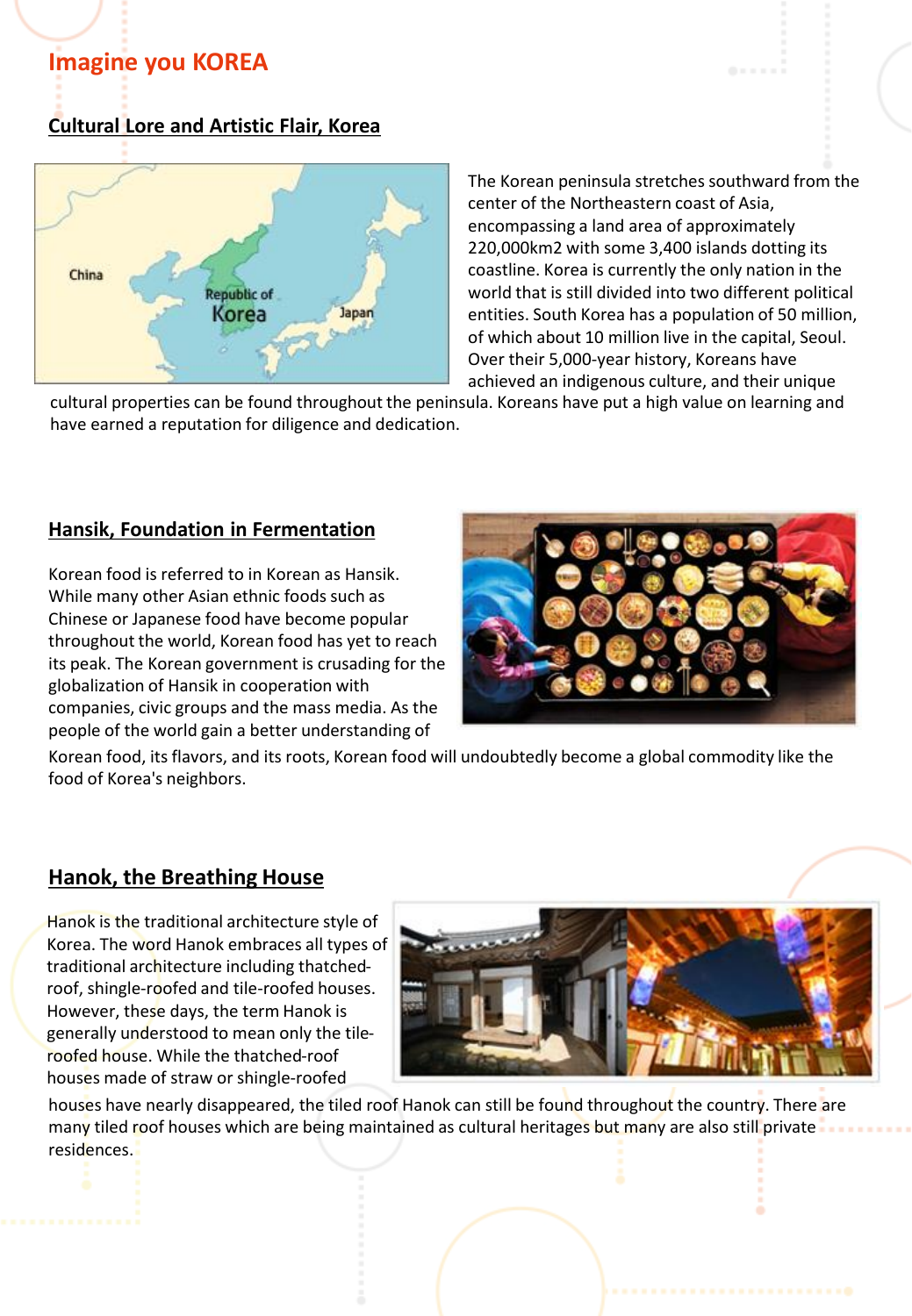# **Korean IT Culture**

After experiencing the incredibly high level of technological advancements in Korea, it is not uncommon to feel rather stifled when abroad. The Internet is often much slower and sometimes even inaccessible abroad.

Korea's cellular phone providers cater to more than 45.6 million cellular phone users, the number highest in the world when compared to the population. Coupled with that is the 94.4% household Internet service rate which is the highest among OECD nations.

Just living in Korea implies that people will benefit from the digital culture inspired by the top-notch information technology industry. The information technology of Korea does not mean the features of technology alone. The advanced information technology in Korea has contributed significantly to the digitized lifestyle of Koreans. The phrase, "IT means CT (culture technology)" is not an empty catch phrase in Korea.

# **Safety & Security**

Korea and Seoul are unique in the degree to which people enjoy the freedom to walk safely on the streets at all times. The crime rate in Seoul, especially in regard to foreign tourists, is one of the lowest in the world.

### **Currency**

The South Korean unit of currency is the won  $(\mathcal{W})$ , with  $\mathcal{W}10/50/100/500$  coins. Notes come in denominations of ₩1,000/5,000/10,000/50,000. The exchange rate is subject to market fluctuations.

 $\%$  As of December 2016  $\rightarrow$  1 USD = 1,171 KRW

# **Climate and Apparel**

Seoul, situated in a temperate zone, has four distinct seasons. Sunny days and clear skies are expected, and light clothing is recommended. The average temperature range in October is between 12 degrees to 15 degrees Celsius. In the evenings, a light jacket would be advisable. A hat and comfortable shoes are recommended for some tours. [http://english.visitkorea.or.kr/enu/AK/AK\\_EN\\_1\\_1\\_2.jsp](http://english.visitkorea.or.kr/enu/AK/AK_EN_1_1_2.jsp)

# **Credit Cards**

Major international credit cards are commonly accepted at most hotels, department stores, restaurants, and shops. Restaurants and shops generally display signs indicating what cards they accept.

### **Time Zone**

The time zone is Greenwich Mean Time +9 hours.

# **Telephones & Mobile Phones**

International/domestic calls can be made from your hotel room. Public telephones are also available and located throughout the hotel. Mobile phones can be rented at the airport or at major hotels. To apply for a mobile phone rental service, you will need identification(passport) and a credit card.